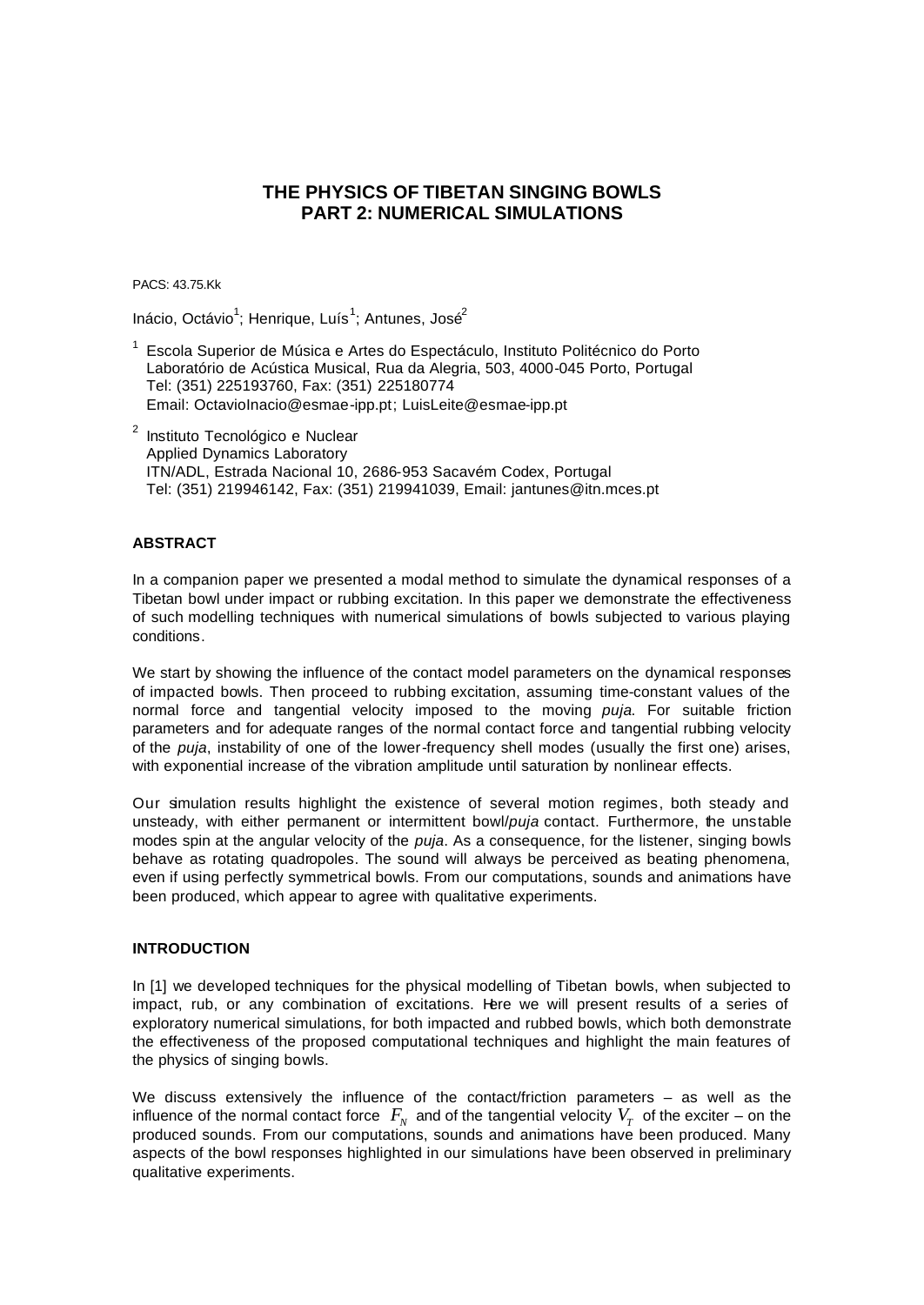#### **NUMERICAL SIMULATIONS**

The numerical simulations presented here are based on the modal data of Bowl 2 (with rim diameter of 152 mm, a total mass of 563 g and a fundamental frequency of 314 Hz), which were identified in Part 1 (see Figure 1 in [1]). The *puja* is modeled as a simple mass of 20 g, moving at tangential velocity  $V_T^{}$ , and subjected to an external normal force  $\,F_{_N}\,$  as well as to the bowl/*puja* nonlinear interaction force.

We explore a significant range of rubbing parameters:  $F_N$  = 1 ~ 9 N and  $V_T$  = 0.1 ~ 0.5 m/s, which encompass the usual playing conditions, although calculations were made also using impact excitation only. For clarity, the normal force and tangential velocity will be assumed timeconstant, in the present simulations. However, nothing would prevent us from imposing any time-varying functions  $F_N(t)$  and  $V_T(t)$ , or even – as musicians would do – to couple the generation of  $\ F_{_N}(t)$  and  $\ V_{_T}(t)$  with the nonlinear bowl/*puja* dynamical simulation, through welldesigned *control strategies*, in order to achieve a suitable response regime.

The contact model used in all rubbing simulations has a contact stiffness of  $|K_c|=10^6$  N/m and a contact dissipation of  $C_c$  = 50 Ns/m, which appear adequate for the present system. However, concerning impact simulations, contact parameters ten times higher and lower were also explored. The friction parameters used in numerical simulations of rubbed bowls are  $m<sub>S</sub> = 0.4$ ,  $\textbf{\emph{n}}_{\!\!D}$  = 0.2 and  $\textit{C}$  = 10 (see Figure 5 in [1]). No effort, at this stage, was made to explore other friction laws, however the parameters used tentatively here seem realistic enough.

Seven mode pairs were used to describe the dynamics of Bowl 2 (see Table 1 and Figure 4 in [1]). An average value of 0.005% was used for all modal damping coefficients. As discussed in Part 1, assuming a perfectly symmetrical bowl, simulations were performed using identical frequencies for each mode-pair (  $w_a^A = w_a^B$  ). However, a few computations were also performed for less-than-perfect systems, asymmetry being then modelled introducing a difference (or "split") Δ*w<sup>n</sup>* between the frequencies of each mode pair. In order to cope with the large settling times that arise with singing bowls, 20 seconds of computed data were generated (enough to accommodate transients for all rubbing conditions), at a sampling frequency of 22050 Hz.

#### **Impact Responses**

Figures 1(a-c) display the simulated responses of a perfectly symmetrical bowl to an impact excitation  $(V_{N}(t_{0}) = 1 \text{ m/s})$ , assuming different values for the contact model parameters. The time-histories of the response displacements pertain to the impact location. The spectrograms are based on the corresponding velocity responses. Typically, as the contact stiffness increases from  $10^5$  N/m to  $10^7$  N/m, higher-order modes become increasingly excited and resonate longer. The corresponding simulated sounds become progressively brighter, denoting the "metallic" bell-like tone which is clearly heard when impacting real bowls using wood or metal *pujas*.



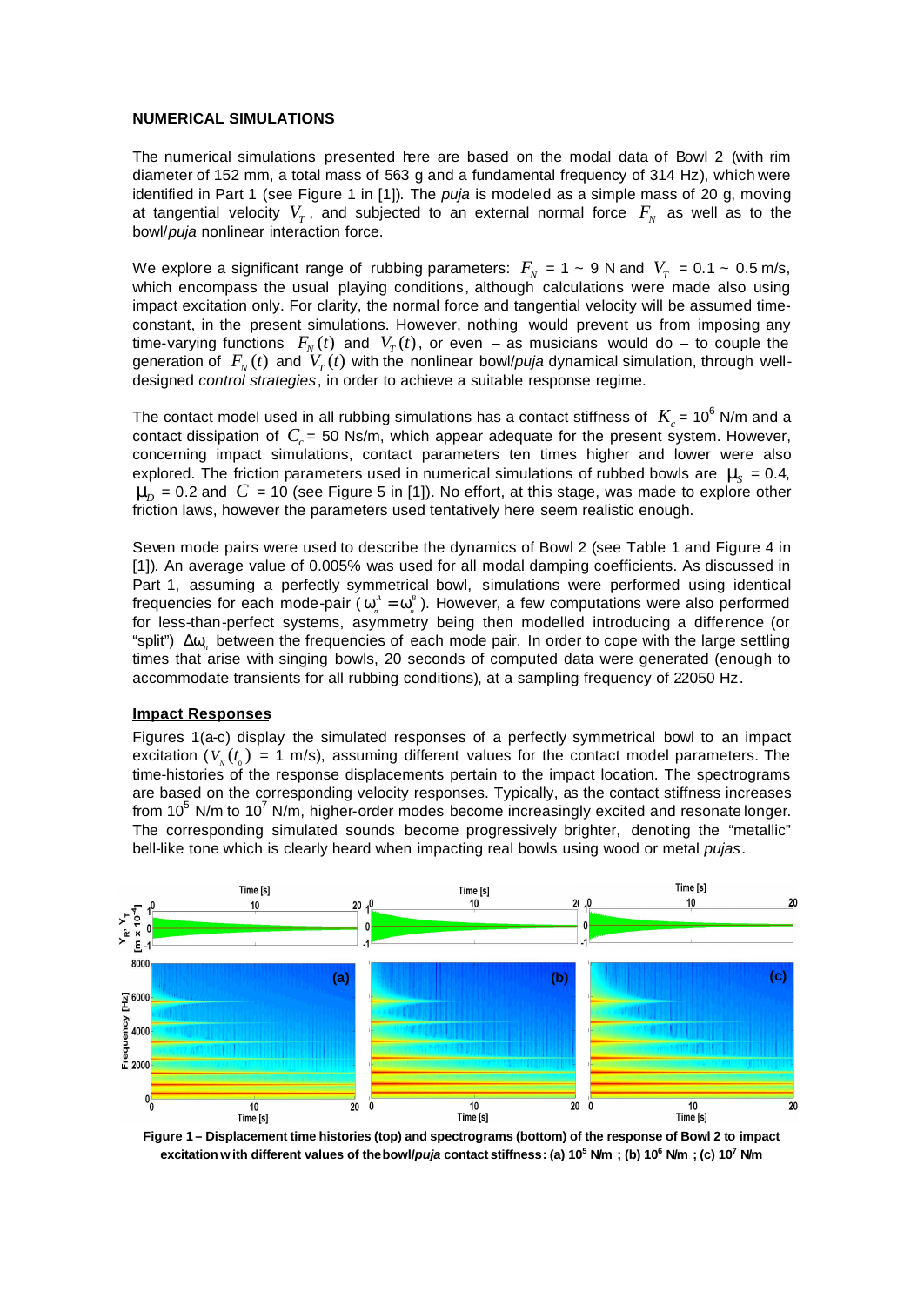

**Figure 2 – Time-histories, spectra and spectrograms of the dynamical response of Bowl 2 to friction excitation** when  $F_{_N}$ = 3 N,  $\ V_{_T}$  = 0.3 m/s : (a) at the bowl/*puja* travelling contact point; (b) at a fixed point of the bowl's rim



**Figure 3 – Time-histories, spectra and spectrograms of the dynamical response of Bowl 2 to friction excitation** when  $F_{_N}$ = 7 N,  $\ V_{_T}$  = 0.5 m/s : (a) at the bowl/*puja* travelling contact point; (b) at a fixed point of the bowl's rim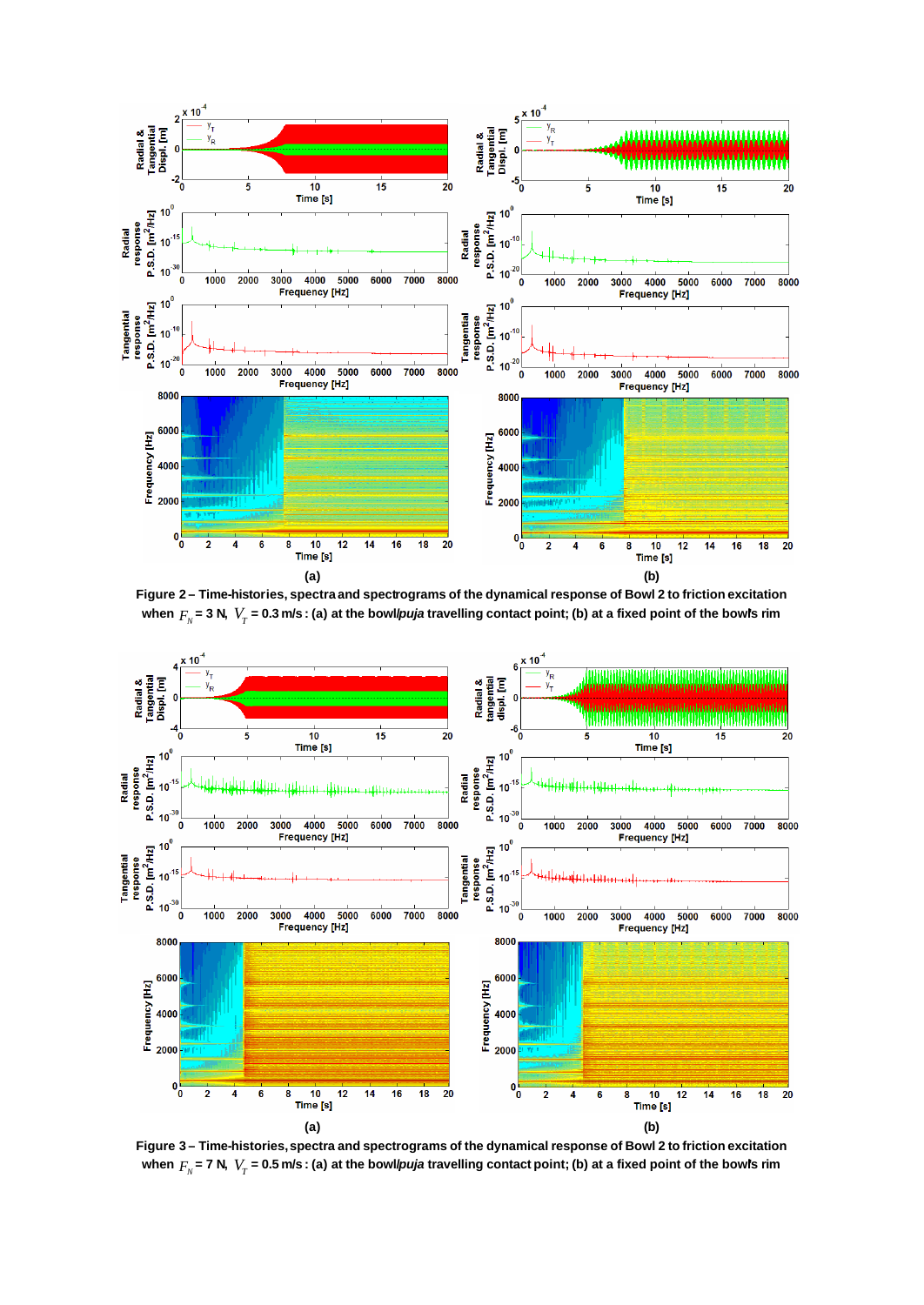

**Figure 4 – Time-histories, spectra and spectrograms of the dynamical response of Bowl 2 to friction excitation**  when  $F_{_N}$ = 1 N,  $\ V_{_T}$  = 0.5 m/s : (a) at the bowl/*puja* travelling contact point; (b) at a fixed point of the bowl's rim



**Figure 5 – Radial (green) and tangential (red) interaction forces between the bowl and the travelling** *puja***:** (a)  $F_N$  = 3 N,  $V_T$  = 0.3 m/s; (b)  $F_N$  = 7 N,  $V_T$  = 0.5 m/s; (c)  $F_N$  = 1 N,  $V_T$  = 0.5 m/s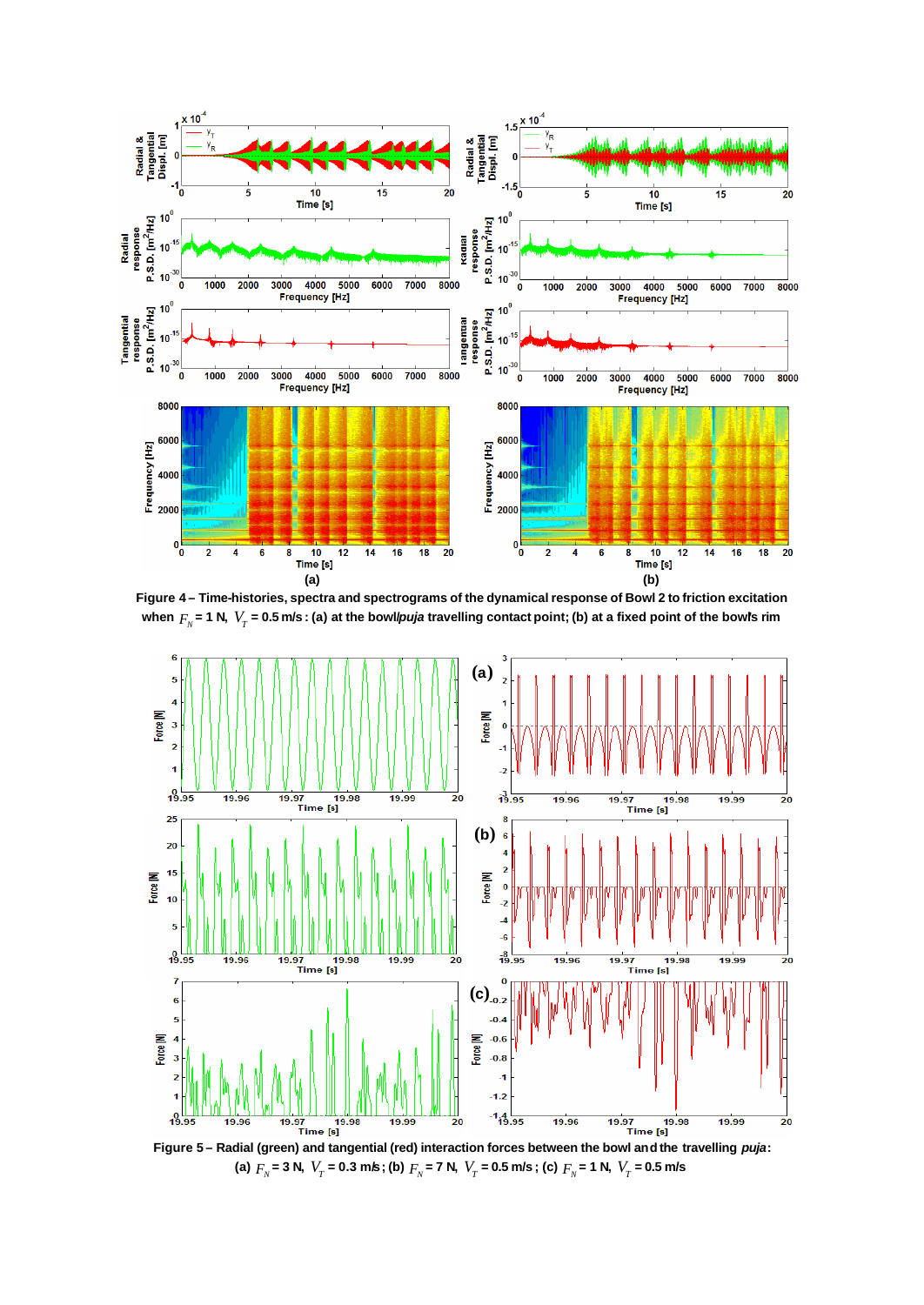## **Friction-Excited Responses**

Figure 2 shows the results obtained when rubbing a perfectly symmetrical bowl near the rim, using fairly standard rubbing conditions:  $F_{\scriptscriptstyle N}$  = 3 N and  $\,V_{\scriptscriptstyle T}$  = 0.3 m/s. The plots shown pertain to the following response locations: (a) the travelling contact point between the bowl and the *puja*; (b) a fixed point in the bowl's rim. Depicted are the time-histories and corresponding spectra of the radial (green) and tangential (red) displacement responses, as well as the spectrograms of the radial velocity responses.

As can be seen, an instability of the first "elastic" shell mode (with 4 azimuthal nodes) arises, with an exponential increase of the vibration amplitude until saturation by nonlinear effects is reached (at about 7.5 s), after which the self-excited vibratory motion of the bowl becomes steady. The response spectra show that most of the energy lays in the first mode, the others being marginally excited. Notice the dramatic differences between the responses at the travelling contact point and at a fixed location. At the moving contact point, the motion amplitude does not fluctuate and the tangential component of the motion is significantly higher than the radial component. On the contrary, at a fixed location, the motion amplitude fluctuates at a frequency which can be identified as being four times the spinning frequency of the *puja*:  $\Omega_{fluct} = 4\Omega_{puja} = 4(2V_T/\mathbf{f})$ . Furthermore, at a fixed location, the amplitude of the radial motion component is higher than the tangential component.

The animations of the bowl and *puja* motions enable an interpretation of these results. After synchronisation of the self-excited regime, the combined responses of the first mode-pair result in a vibratory motion according to the 4-node modeshape, which however spins, "following" the revolving *puja*. Furthermore, synchronisation settles with the *puja* interacting near a node of the radial component, corresponding to an anti-nodal region of the tangential component – see Figure 4 and Equations (5,6) in [1]. In retrospect, this appears to make sense – indeed, because of the friction excitation mechanism in singing bowls, the system modes self-organize in such way that a high *tangential* motion-component will arise at the contact point, where energy is inputted.

At any fixed location, a transducer will "see" the vibratory response of the bowl modulated in amplitude, as the 2*j* alternate nodal and anti-nodal regions of the "singing" modeshape revolve. For a listener, the rubbed bowl behaves as a spinning quadropole – or, in general, a 2*j*-pole (depending on the self-excited mode  $j$ ) – and the radiated sound will always be perceived with beating phenomena, even for a perfectly symmetrical bowl. Following the previous remarks, the out-of-phase envelope modulations of the radial and tangential motion components at a fixed location, as well as their amplitudes, can be easily understood. Indeed, all necessary insight stems from Equations (5,6) and the first plot of Figure 4, in Part 1.

It should be noted that our results basically support the qualitative remarks provided by Rossing, when discussing friction-excited musical glass-instruments (see [2], pp. 185-187 – the only reference, to our knowledge, where some attention has been paid to these issues). However, his main point "*The location of the maximum motion follows the moving finger around the glass*" may now be further clarified: the "maximum motion" following the exciter should refer in fact to the maximum *tangential* motion component (and not the radial component, as might be assumed).

Before leaving this example, notice in Figure 5(a) the behaviour of the radial and tangential components of the bowl/*puja* contact force, on several cycles of the steady motion. The radial component oscillates between almost zero and the double of the value  $\,F_{\!N}\,$  imposed to the  $\rho$ uja, and contact is never disrupted. The plot of the friction force shows that the bowl/*puja* interface is sliding during most of the time. This behaviour is quite similar to what we observed in simulations of bowed bars, and is in clear contrast to bowed strings, which adhere to the bow during most of the time  $-$  see [3], for a detailed discussion. The fact that sticking only occurs during a short fraction of the motion, justifies in a way the simplified friction model presented in Part 1, which has been used for the present computations.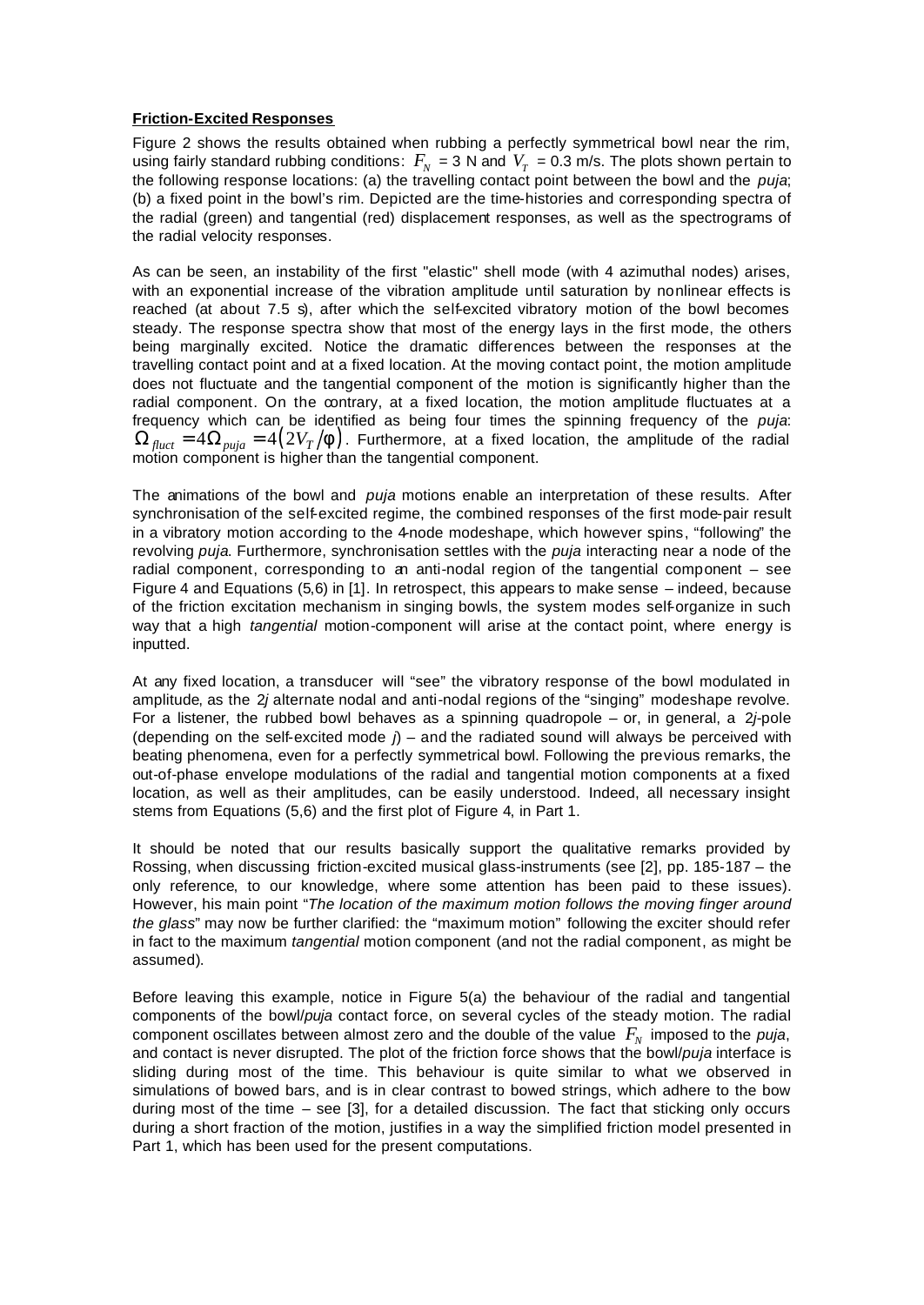Figure 3 shows the results for a slightly different regime, corresponding to rubbing conditions:  $F_N$  = 7 N and  $V_T$  = 0.7 m/s. The transient duration is smaller than in the previous case (about 5 s). Also, because of the higher tangential *puja* velocity, beating of the vibratory response at the fixed location also displays a higher frequency. This motion regime seems qualitatively similar to the previous example, however notice that the response spectra display more energy at higher frequencies, and that is because the contact between the exciter and the bowl is periodically disrupted, as shown in the contact force plots of Figure 5(b). One can see that, during about 25% of the time, the contact force is zero. Also, because of moderate impacting, the maxima of the radial component reach almost  $3F_N$ . Both the radial and friction force components are much less regular than in the previous example, but this does not prevent the motion from being nearly-periodic.

Figure 4 shows a quite different behaviour, when  $F_N = 1$  N and  $V_T = 0.5$  m/s. Here, a steady motion is never reached, as the bowl/*puja* contact is disrupted whenever the vibration amplitude reaches a certain level. As shown in Figure 5 (c), severe chaotic impacting arises (the amplitude of the radial component reaches almost 7  $F_{\scriptscriptstyle N}$  ), which breaks the mechanism of energy transfer, leading to a sudden decrease of the motion amplitude. Then, the motion build-up starts again until the saturation level is reached, and so on. As can be expected, this intermittent response regime results in curious sounds, which interplay the aerial characteristics of "singing" with a distinct "ringing" response due to chaotic chattering. Anyone who ever attempted to play a Tibetan bowl is well aware of this sonorous saturation effect, which can be musically interesting, or a vicious nuisance, depending on the context.

To get a clearer picture of the global dynamics of this system, Figures 6 and 7 present the domains covered by the three basic motion regimes (typified in Figures 2-4), as a function of  $F_N$  and  $V_T$ : (1) Steady self-excited vibration with permanent contact between the *puja* and the bowl (green data); (2) Steady self-excited vibrations with periodic contact disruption (yellow data); (3) Unsteady self-excited vibrations with intermittent amplitude increasing followed by attenuation after chaotic chattering (orange data). Note that, under different conditions, the selfexcitation of a different mode may be triggered – for instance, by starting the vibration with an impact followed by rubbing. However, such procedures and results will not be discussed here.



**Figure 6 – (a) Initial transient duration and (b) percentage of time with no bowl/***puja* **contact,** as a function of  $F_{\scriptscriptstyle N}$  and  $V_{\scriptscriptstyle T}$ 

Figure 6(a) shows how the initial transient duration depends on  $F_N$  and  $V_T$ . In every case, transients are shorter for increasing normal forces, though such dependence becomes almost negligible at higher tangential velocities. At constant normal force, the influence of  $\ V_{_{T}}$  strongly depends on the motion regime. Figure 6 (b) shows the fraction of time with motion disruption. It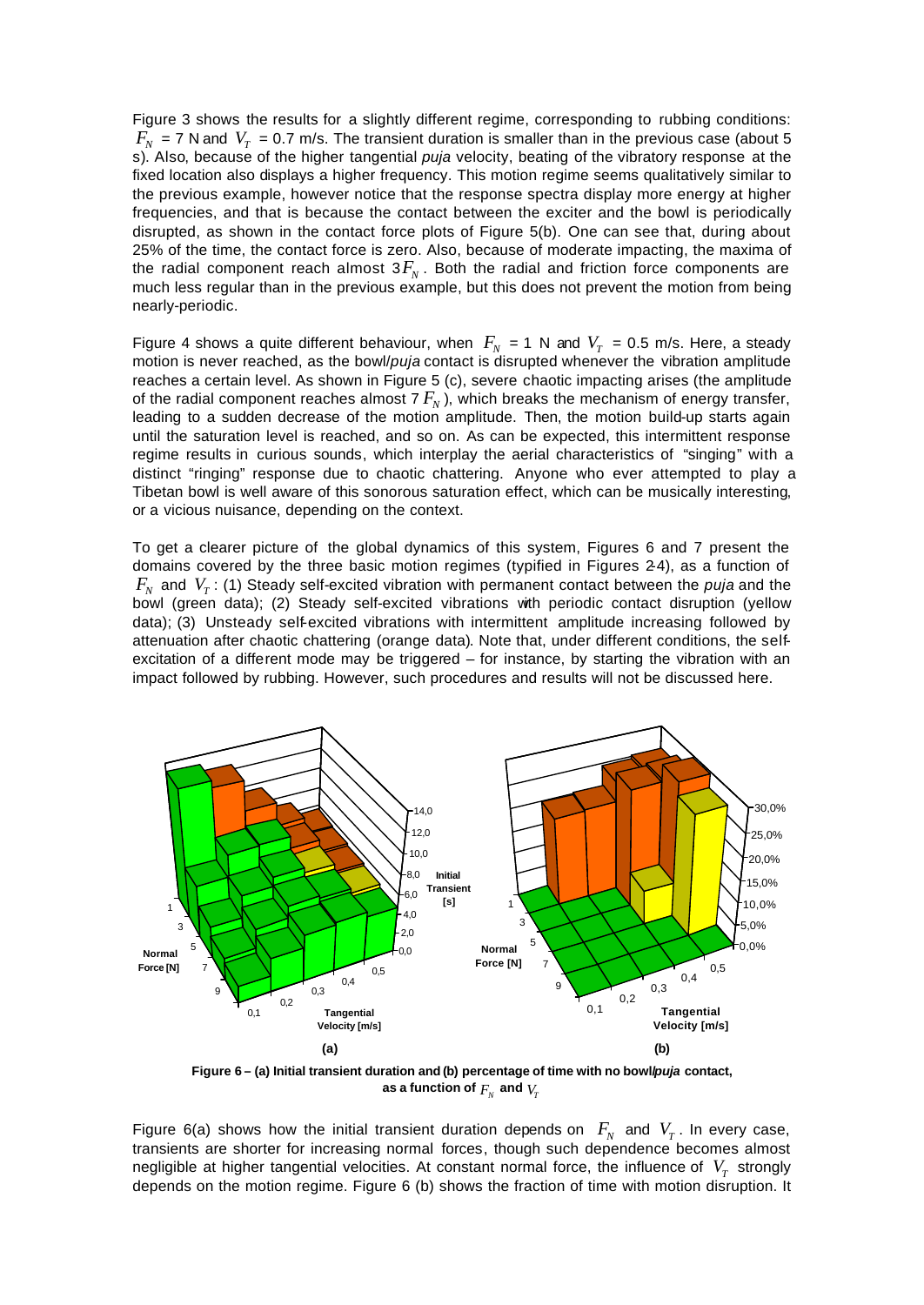is obviously zero for regime (1), and growing up to 30 % at very high excitation velocities. It is clear that the "ringing" regime  $(3)$  is more prone to arise at low excitation forces and higher velocities.



**Figure 7 – (a) Radial and (b) Tangential displacement amplitude (RMS) at the bowl/***puja* **travelling contact point,**  as a function of  $F_{\scriptscriptstyle N}$  and  $V_{\scriptscriptstyle T}$ 

Figures 7(a) and (b) show the root-mean-square vibratory amplitudes *at the traveling contact point*, as a function of  $F_N$  and  $V_T$ . Notice that the levels of the radial components are much lower than the corresponding levels of the tangential component, in agreement with the previous comments. These plots show some dependence of the vibratory level on the response regime. Overall, the vibration amplitude increases with  $V_T$  for regime (1) and decreases for regime (3). On the other hand, it is almost independent of  $F_N$  for regime (1), while it increases with  $F_N^{\parallel}$  for regime (3).



 **due to friction excitation by a rubber** *puja*

The last item in this section, Figure 8, presents an experimental acceleration response of a rubbed bowl, under uncontrolled (but typical playing) conditions. This plots many of the features highlighted by the numerical simulations.

#### **Non-Symmetrical Bowls**

Figures 9(a) and (b) enable a comparison between the impact responses of perfectly symmetrical and a non-symmetrical bowls. Here, the lack of symmetry has been simulated by introducing a frequency split of 2% between the frequencies of each mode-pair (e.g.  $\Delta$ *W*<sub>n</sub> = 0.02 *W*<sub>n</sub>), all other aspects remaining identical – such crude approach is adequate for illustration purposes.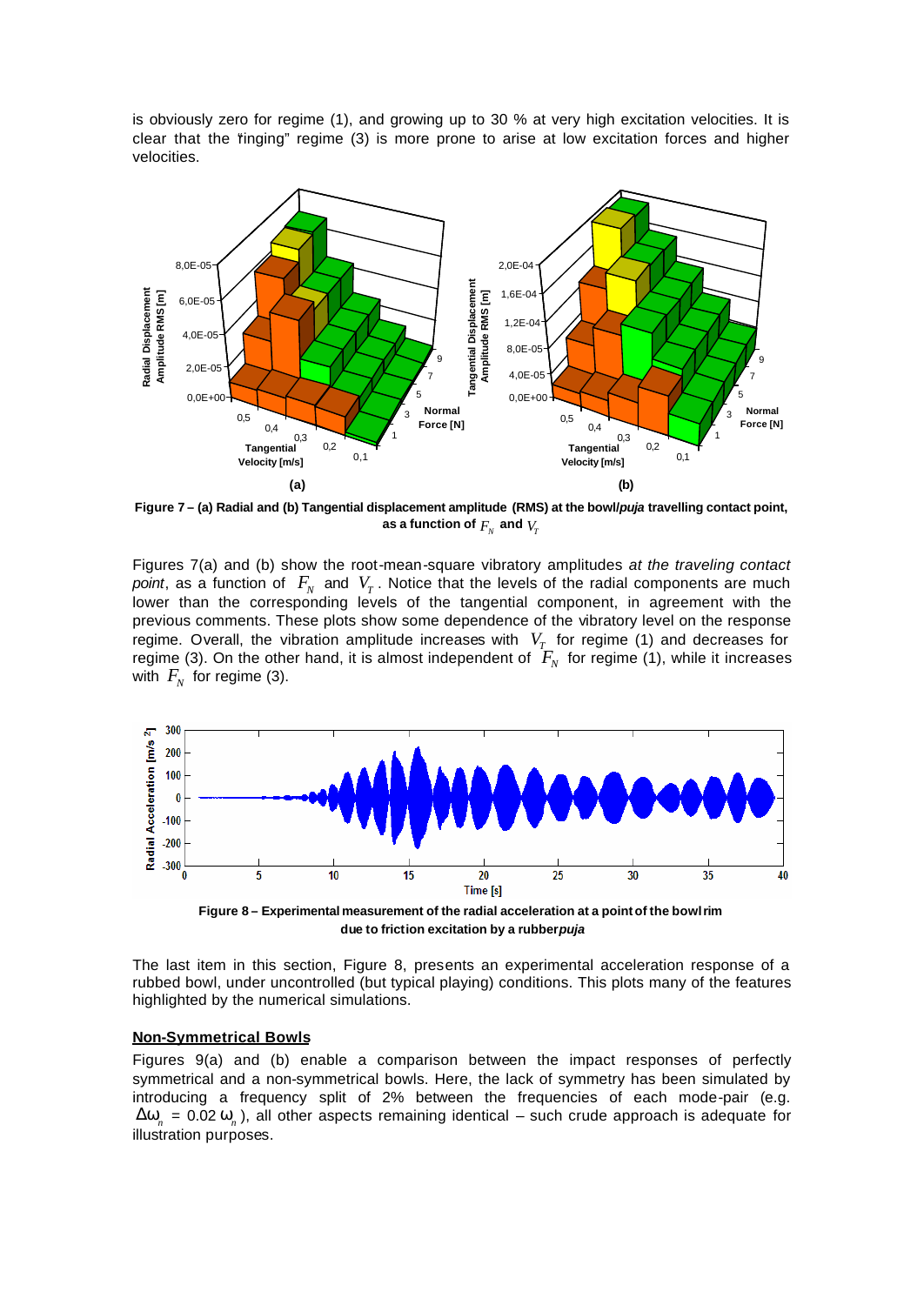





Figure 10 – Dynamical response of a rubbed bowl with 2% frequency split when  $F_{\scriptscriptstyle N}$  = 3 N,  $\ V_{\scriptscriptstyle T}$  = 0.3 m/s : **(a) at the bowl/***puja* **travelling contact point; (b) at a fixed point of the bowl's rim**